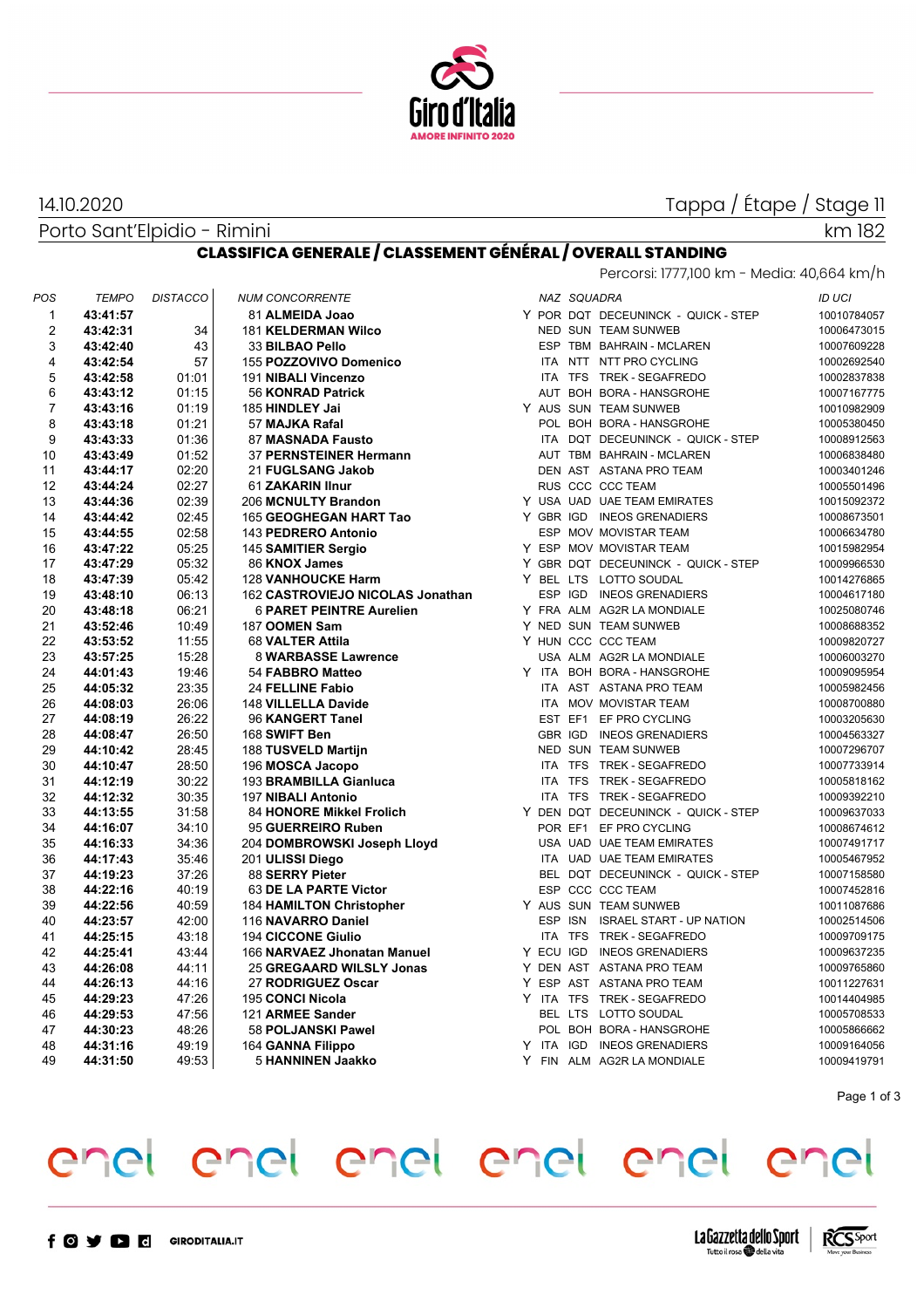

## 14.10.2020

Tappa / Étape / Stage 11

|     | Porto Sant'Elpidio - Rimini |                 |                                                                    |            |             |                                            | km 182        |
|-----|-----------------------------|-----------------|--------------------------------------------------------------------|------------|-------------|--------------------------------------------|---------------|
|     |                             |                 | <b>CLASSIFICA GENERALE / CLASSEMENT GÉNÉRAL / OVERALL STANDING</b> |            |             |                                            |               |
|     |                             |                 |                                                                    |            |             | Percorsi: 1777,100 km - Media: 40,664 km/h |               |
| POS | <b>TEMPO</b>                | <b>DISTACCO</b> | <b>NUM CONCORRENTE</b>                                             |            | NAZ SQUADRA |                                            | <b>ID UCI</b> |
| 50  | 44:32:01                    | 50:04           | <b>151 MEINTJES Louis</b>                                          |            |             | RSA NTT NTT PRO CYCLING                    | 10007524251   |
| 51  | 44:32:14                    | 50:17           | 92 CAICEDO Jonathan                                                |            | ECU EF1     | EF PRO CYCLING                             | 10009484358   |
| 52  | 44:32:22                    | 50:25           | 41 CARBONI Giovanni                                                |            |             | Y ITA BCF BARDIANI CSF FAIZANE'            | 10009391503   |
| 53  | 44:33:48                    | 51:51           | <b>32 BATTAGLIN Enrico</b>                                         |            |             | ITA TBM BAHRAIN - MCLAREN                  | 10005467447   |
| 54  | 44:34:09                    | 52:12           | 2 BIDARD Francois                                                  |            |             | FRA ALM AG2R LA MONDIALE                   | 10009363817   |
| 55  | 44:35:06                    | 53:09           | 144 RUBIO Einer Augusto                                            |            |             | Y COL MOV MOVISTAR TEAM                    | 10057336175   |
| 56  | 44:35:58                    | 54:01           | 122 DE GENDT Thomas                                                |            |             | BEL LTS LOTTO SOUDAL                       | 10004816739   |
| 57  | 44:36:06                    | 54:09           | 167 PUCCIO Salvatore                                               |            |             | ITA IGD INEOS GRENADIERS                   | 10005587887   |
| 58  | 44:36:22                    | 54:25           | 67 ROSSKOPF Joseph                                                 |            |             | USA CCC CCC TEAM                           | 10006002967   |
| 59  | 44:37:31                    | 55:34           | 124 HAGEN Carl Fredrik                                             |            |             | NOR LTS LOTTO SOUDAL                       | 10088502578   |
| 60  | 44:39:10                    | 57:13           | 36 PADUN Mark                                                      |            |             | Y UKR TBM BAHRAIN - MCLAREN                | 10010096569   |
| 61  | 44:39:52                    | 57:55           | 146 SEPULVEDA Eduardo                                              |            |             | ARG MOV MOVISTAR TEAM                      | 10006564860   |
| 62  | 44:42:16                    | 1:00:19         | 192 BERNARD Julien                                                 |            |             | FRA TFS TREK - SEGAFREDO                   | 10010034935   |
| 63  | 44:42:51                    | 1:00:54         | 7 VENDRAME Andrea                                                  |            |             | ITA ALM AG2R LA MONDIALE                   | 10009392412   |
| 64  | 44:43:21                    | 1:01:24         | 154 O'CONNOR Ben                                                   |            |             | Y AUS NTT NTT PRO CYCLING                  | 10009780513   |
| 65  | 44:44:20                    | 1:02:23         | 183 HAGA Chad                                                      |            |             | USA SUN TEAM SUNWEB                        | 10007881333   |
| 66  | 44:45:14                    | 1:03:17         | 78 ROSSETTO Stephane                                               |            |             | FRA COF COFIDIS                            | 10004444402   |
| 67  | 44:45:51                    | 1:03:54         | 211 VISCONTI Giovanni                                              |            |             | ITA THR VINI ZABU' - BRADO - KTM           | 10003105600   |
| 68  | 44:45:52                    | 1:03:55         | 47 TONELLI Alessandro                                              |            |             | ITA BCF BARDIANI CSF FAIZANE'              | 10007527786   |
| 69  | 44:46:37                    | 1:04:40         | 142 CATALDO Dario                                                  |            |             | ITA MOV MOVISTAR TEAM                      | 10003092765   |
| 70  | 44:47:20                    | 1:05:23         | 202 BJERG Mikkel                                                   |            |             | Y DEN UAD UAE TEAM EMIRATES                | 10015825936   |
| 71  | 44:47:25                    | 1:05:28         | <b>3 BOUCHARD Geoffrey</b>                                         |            |             | FRA ALM AG2R LA MONDIALE                   | 10011942704   |
| 72  | 44:47:55                    | 1:05:58         | 75 HANSEN Jesper                                                   |            |             | DEN COF COFIDIS                            | 10006828174   |
| 73  | 44:48:34                    | 1:06:37         | 102 FRANKINY Kilian                                                |            |             | SUI GFC GROUPAMA - FDJ                     | 10008672790   |
| 74  | 44:48:44                    | 1:06:47         | <b>16 RAVANELLI Simone</b>                                         |            |             | Y ITA ANS ANDRONI GIOCATTOLI - SIDERMEC    | 10010086970   |
| 75  | 44:49:07                    | 1:07:10         | 218 ZARDINI Edoardo                                                |            |             | ITA THR VINI ZABU' - BRADO - KTM           | 10005658114   |
| 76  | 44:49:16                    | 1:07:19         | 38 TRATNIK Jan                                                     |            |             | SLO TBM BAHRAIN - MCLAREN                  | 10006486452   |
| 77  | 44:49:36                    | 1:07:39         | 51 SAGAN Peter                                                     |            |             | SVK BOH BORA - HANSGROHE                   | 10005460373   |
| 78  | 44:57:04                    | 1:15:07         | 182 DENZ Nico                                                      |            |             | <b>GER SUN TEAM SUNWEB</b>                 | 10008669659   |
| 79  | 44:57:12                    | 1:15:15         | <b>34 CAPECCHI Eros</b>                                            |            |             | ITA TBM BAHRAIN - MCLAREN                  | 10003072557   |
| 80  | 44:57:30                    | 1:15:33         | <b>46 ROMANO Francesco</b>                                         |            |             | Y ITA BCF BARDIANI CSF FAIZANE'            | 10011133863   |
| 81  | 44:59:09                    | 1:17:12         | 93 CLARKE Simon                                                    |            |             | AUS EF1 EF PRO CYCLING                     | 10003032949   |
| 82  | 44:59:19                    | 1:17:22         | 13 CEPEDA Jefferson                                                |            |             | Y ECU ANS ANDRONI GIOCATTOLI - SIDERMEC    | 10016009832   |
| 83  | 44:59:23                    | 1:17:26         | 18 RUMAC Josip                                                     |            |             | CRO ANS ANDRONI GIOCATTOLI - SIDERMEC      | 10007822729   |
| 84  | 44:59:52                    | 1:17:55         | 153 GEBREIGZABHIER Amanuel                                         |            |             | ERI NTT NTT PRO CYCLING                    | 10009583883   |
| 85  | 44:59:53                    | 1:17:56         | 31 ARASHIRO Yukiya                                                 |            |             | JPN TBM BAHRAIN - MCLAREN                  | 10004556253   |
| 86  | 44:59:58                    | 1:18:01         | 22 BOARO Manuele                                                   | <b>ITA</b> |             | AST ASTANA PRO TEAM                        | 10003272520   |
| 87  | 45:00:36                    | 1:18:39         | 158 WYSS Danilo                                                    |            |             | SUI NTT NTT PRO CYCLING                    | 10002909980   |
| 88  | 45:00:49                    | 1:18:52         | 156 SOBRERO Matteo                                                 |            |             | Y ITA NTT NTT PRO CYCLING                  | 10009976836   |
| 89  | 45:03:27                    | 1.21.30         | 163 DENNIS Rohan                                                   |            |             | AUS IGD INEOS GRENADIERS                   | 10005889193   |
| 90  | 45:04:24                    | 1:22:27         | 214 ROTA Lorenzo                                                   |            |             | Y ITA THR VINI ZABU' - BRADO - KTM         | 10009393523   |
| 91  | 45:06:25                    | 1:24.28         | 141 CARRETERO Hector                                               |            |             | Y ESP MOV MOVISTAR TEAM                    | 10015833818   |
| 92  | 45:07:01                    | 1.25.04         | 12 BISOLTI Alessandro                                              |            |             | ITA ANS ANDRONI GIOCATTOLI - SIDERMEC      | 10005390958   |
| 93  | 45:08:39                    | 1:26:42         | 15 PELLAUD Simon                                                   |            |             | SUI ANS ANDRONI GIOCATTOLI - SIDERMEC      | 10007518894   |
| 94  | 45:09:30                    | 1:27:33         | 66 MALECKI Kamil                                                   |            |             | Y POL CCC CCC TEAM                         | 10008628637   |
| 95  | 45:10:02                    | 1:28:05         | 17 RESTREPO Jhonatan                                               |            |             | COL ANS ANDRONI GIOCATTOLI - SIDERMEC      | 10009037552   |
| 96  | 45:10:22                    | 1:28:25         | 82 BALLERINI Davide                                                |            |             | ITA DQT DECEUNINCK - QUICK - STEP          | 10008661777   |
| 97  | 45:11:09                    | 1:29.12         | <b>14 CHIRICO Luca</b>                                             |            |             | ITA ANS ANDRONI GIOCATTOLI - SIDERMEC      | 10007518086   |
| 98  | 45:11:37                    | 1:29.40         | 127 OLDANI Stefano                                                 |            |             | Y ITA LTS LOTTO SOUDAL                     | 10014972538   |

Page 2 of 3

### enel enel enel enel  $e<sub>n</sub>$ enel